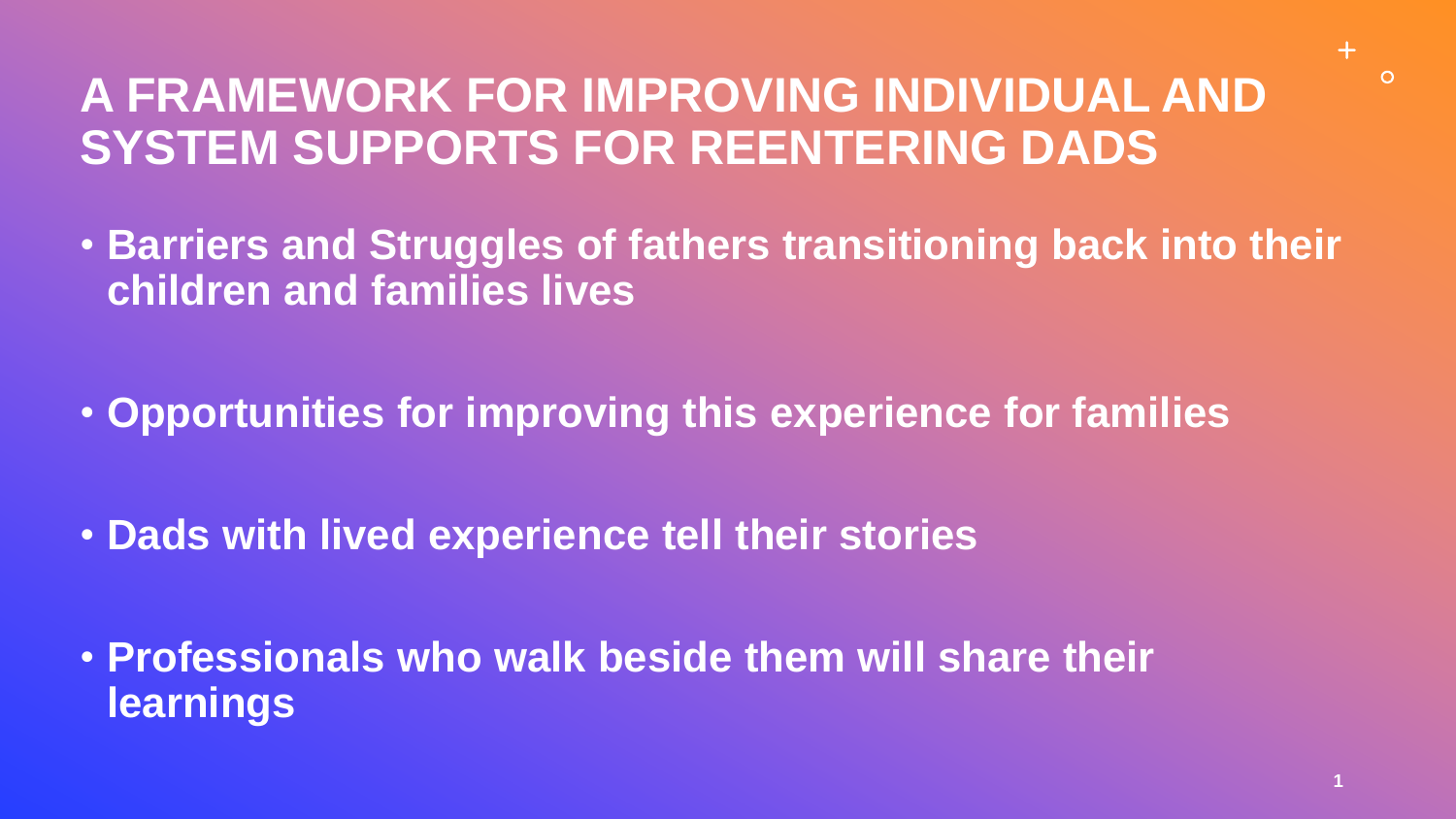## **MEET OUR DADS…**



### **James Chambers**

**Formerly incarcerate father of 3 grandfather, and activist.** 



## **Rudy Romo**

**Formerly incarcerated husband, father of 5, and advocate.**

 $+$ 

 $\circ$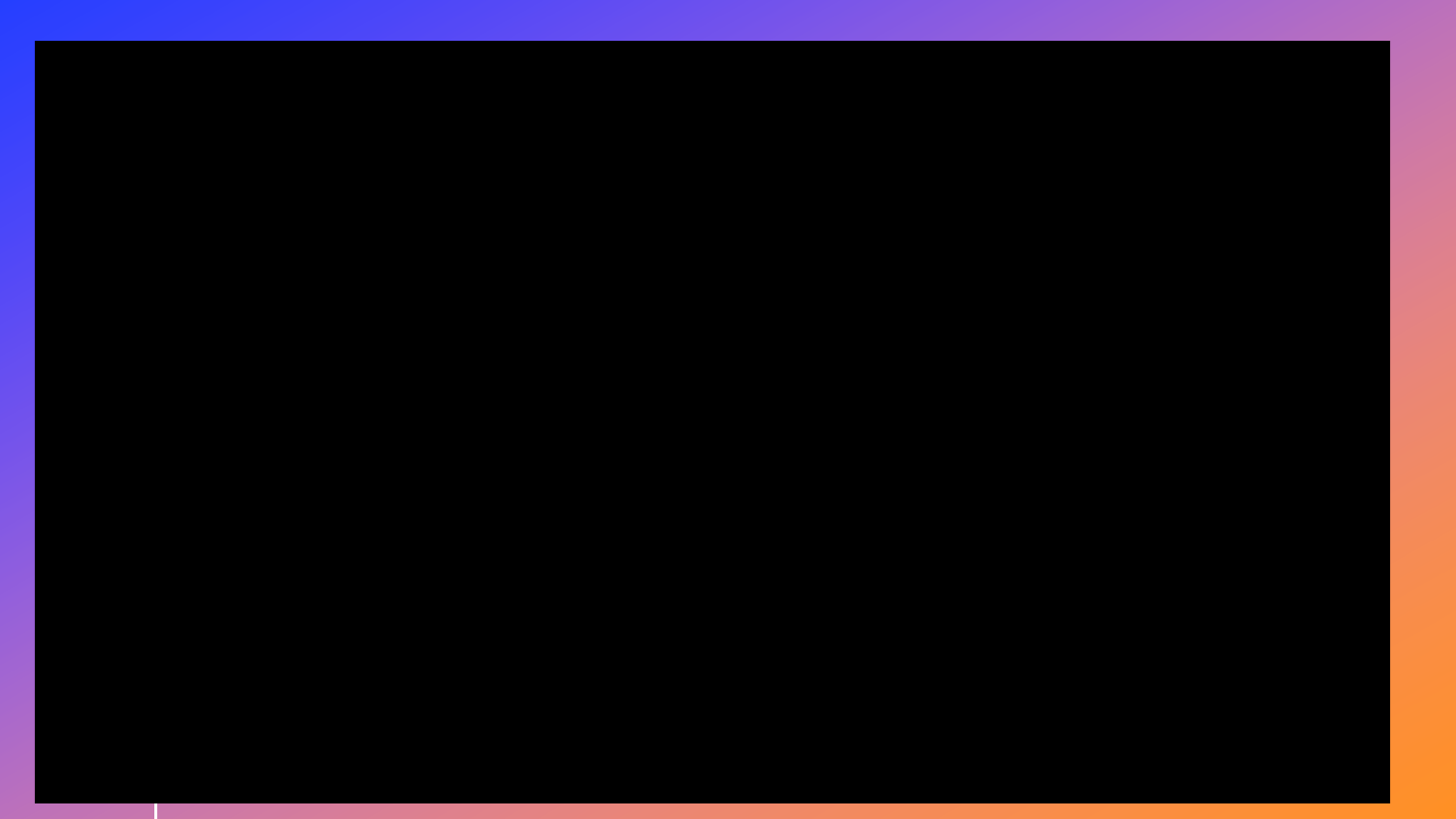# **MEET OUR PROFESSIONALS…**







**Darin Goff Program Manager WA Dept of Corrections**

**Bruce Wood Corrections Specialist, WA Dept. of Corrections**

**Tera McElravy Corrections Specialist, WA Dept. of Corrections**  $\circ$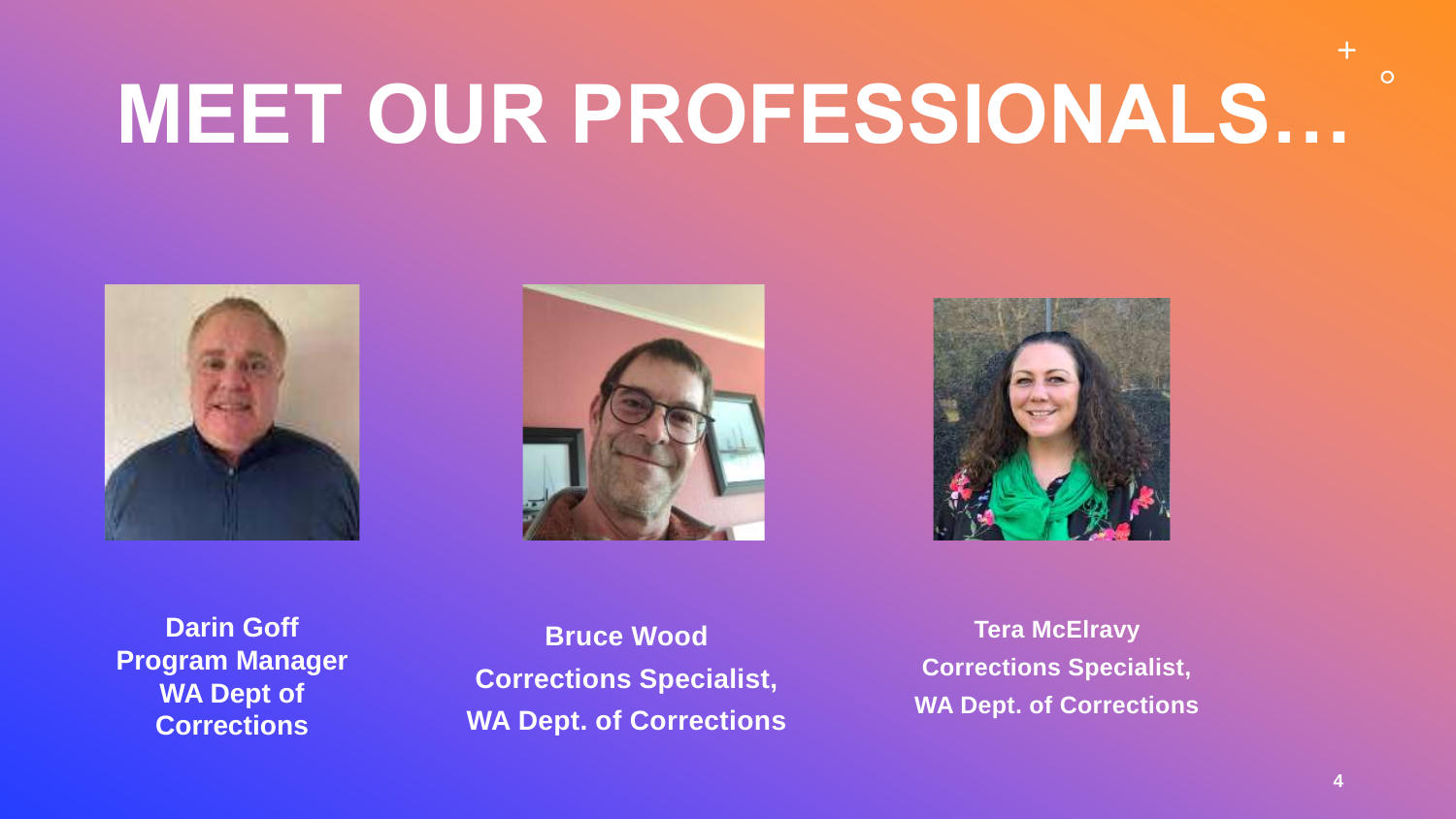

 $+$ 

 $\bullet$ 

### **CHILDREN AND FAMILIES FACTS: NATIONAL PICTURE**

Rutgers University, Children and families of the Incarcerated Fact Sheet, 2104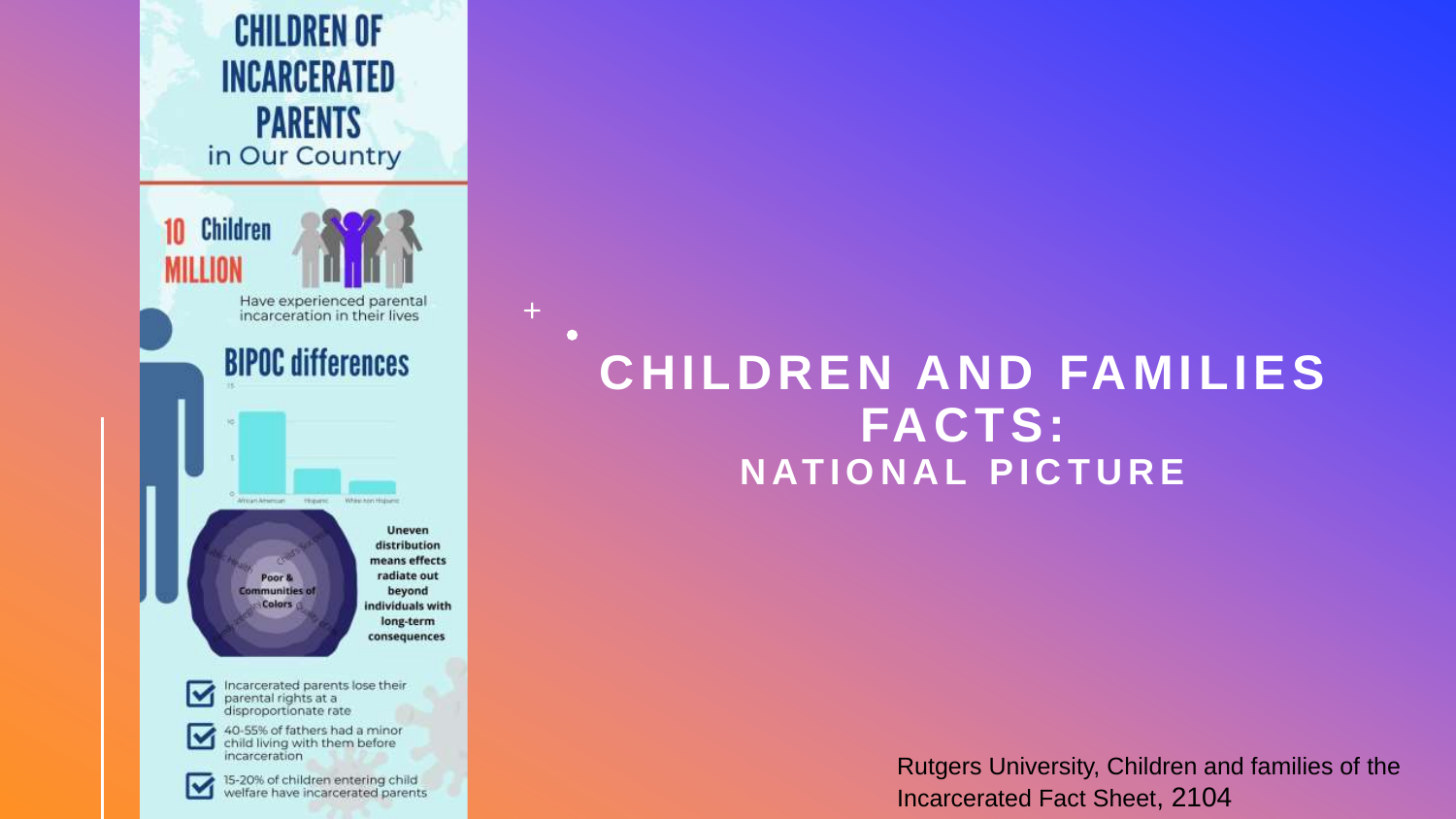## Vital Areas of Reentry…

*A Framework for Improving Individual and System Supports for Reentering Dads*

| $\triangleright^*$ Stable, safe<br>housing<br>* Employment<br>* Stress-free<br>transportation<br>* Responsibility for<br>others<br>* Establish routines<br>and schedules | Heal and support<br>family bonds<br>Surround self with<br>positive influences,<br>mentors<br>* Avoid negative<br><i>influences</i><br>Healthy use of idle<br>time<br>Learn positive self-<br>advocacy skills | * Realize much has<br>changed<br>* Think ahead on<br>difficult situations,<br>have a plan<br>Healthy coping<br>strategies and<br>emotion regulation<br>Evaluate needs and<br>wants<br>* Expect negative<br>labels | * Competing priorities<br>* Over programming/<br>meetings<br>* Unrealistic deadlines<br>* Distrust of<br>supporting<br>staff/agencies<br>* Mandatory fees/<br>deductions | * Believe you can do it<br>and deserve it<br>* Fight feelings of<br>powerlessness<br>* It will take time to<br>become comfortable<br>with new behaviors<br>and attitudes<br>* Expect others will<br>want to derail you |
|--------------------------------------------------------------------------------------------------------------------------------------------------------------------------|--------------------------------------------------------------------------------------------------------------------------------------------------------------------------------------------------------------|-------------------------------------------------------------------------------------------------------------------------------------------------------------------------------------------------------------------|--------------------------------------------------------------------------------------------------------------------------------------------------------------------------|------------------------------------------------------------------------------------------------------------------------------------------------------------------------------------------------------------------------|
| <b>Structure &amp; Stability</b>                                                                                                                                         | <b>Positive Family &amp;</b><br>Community<br><b>Connections</b>                                                                                                                                              | <b>Realistic</b><br><b>Expectations- Fight</b><br><b>Disappointment</b>                                                                                                                                           | <b>Justice</b><br><b>Responsibilities</b>                                                                                                                                | Embrace the Idea of<br>a New Life                                                                                                                                                                                      |